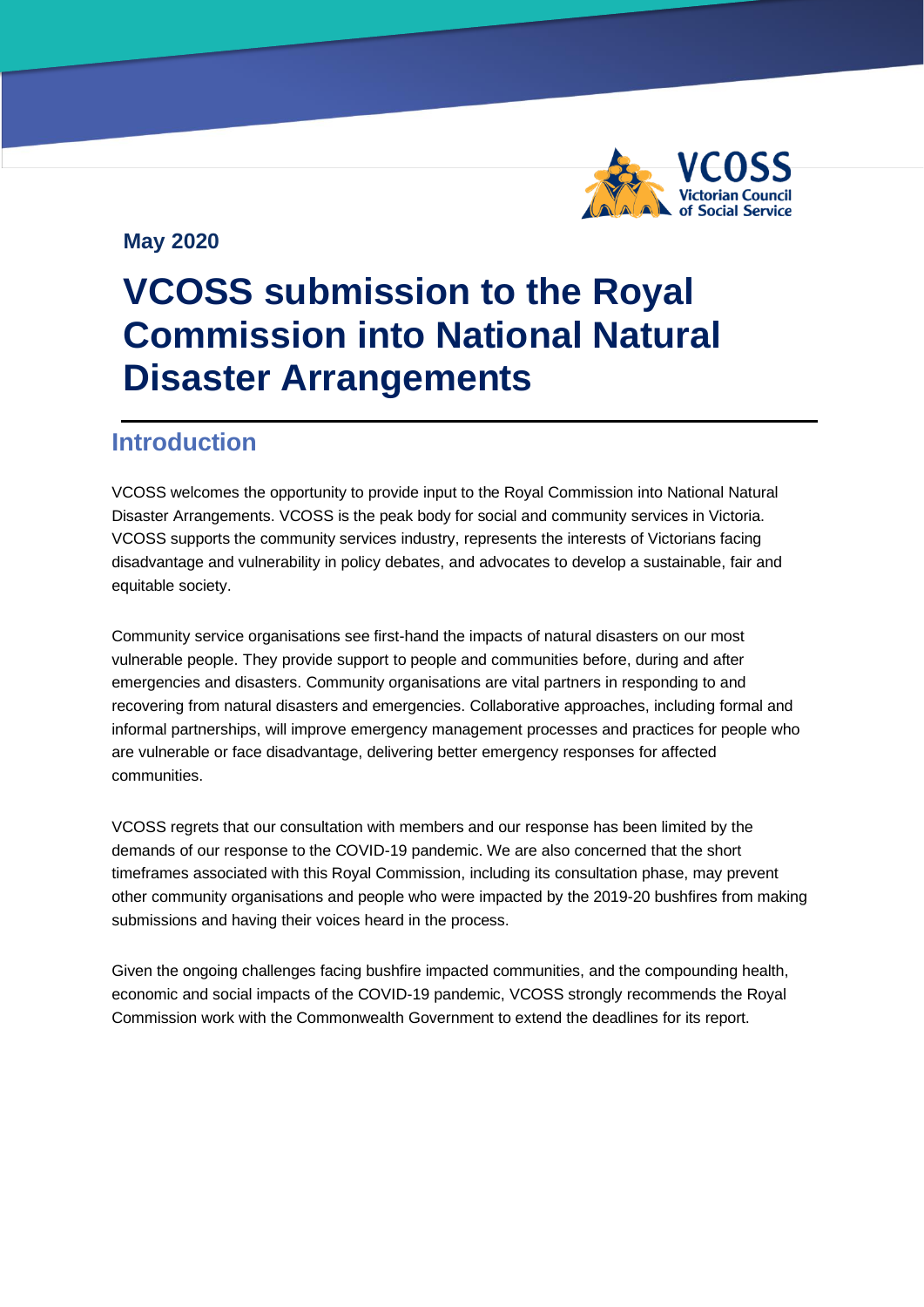# **Address the disproportionate impact of natural disasters on vulnerable people**

### **RECOMMENDATIONS**

- Invest in public and community housing in disaster impacted communities
- Review insurance affordability for low-income households
- Require essential service providers to provide relief to customers during a disaster, and place temporary moratoriums on debt collection and disconnections
- Increase the Disaster Recovery Payment
- Streamline provision of and access to recovery assistance
- Boost financial counseling
- Provide community service organisations with personal protective equipment as required for staff and vulnerable people accessing their services

Whether it is their capacity to prepare for or mitigate against a disaster, evacuate in time, or to recover in the long term from trauma and financial devastation, socially vulnerable people are hit hardest and longest by disasters and emergencies. These people often have fewer resources and less social support, mobility and housing options at their disposal. They may live in physically isolated areas at higher risk of disasters, because they can be more affordable. They may be less able to prepare for, respond to and recover from a disaster or emergency. Inadequate preparation for their needs in emergencies or disasters can lead to tragic consequences.

Income is a significant factor in people's vulnerability to disasters, and the stressors that they experience as a result.<sup>1</sup> 774,000 or 13 per cent of Victorians live in poverty.<sup>2</sup> People who rely solely on income support are particularly at risk, however 28 per cent of Victorians living in poverty have a job. Poverty touches every suburb and every town in Victoria.

<sup>1</sup> Farah Beaini, Mehmet Ulubasoglu, *Demographic Profiling: Victorian Bushfires 2009 Case Study*, December 2018, p 8, **[https://www.bnhcrc.com.au/file/9308/download?token=lYeXPx\\_c](https://www.bnhcrc.com.au/file/9308/download?token=lYeXPx_c)**.

<sup>2</sup> Robert Tanton, Dominic Peel and Yogi Vidyattama, *Every suburb Every town: Poverty in Victoria*, November 2018, p 6, **<https://vcoss.org.au/policy/every-suburb-every-town/>**.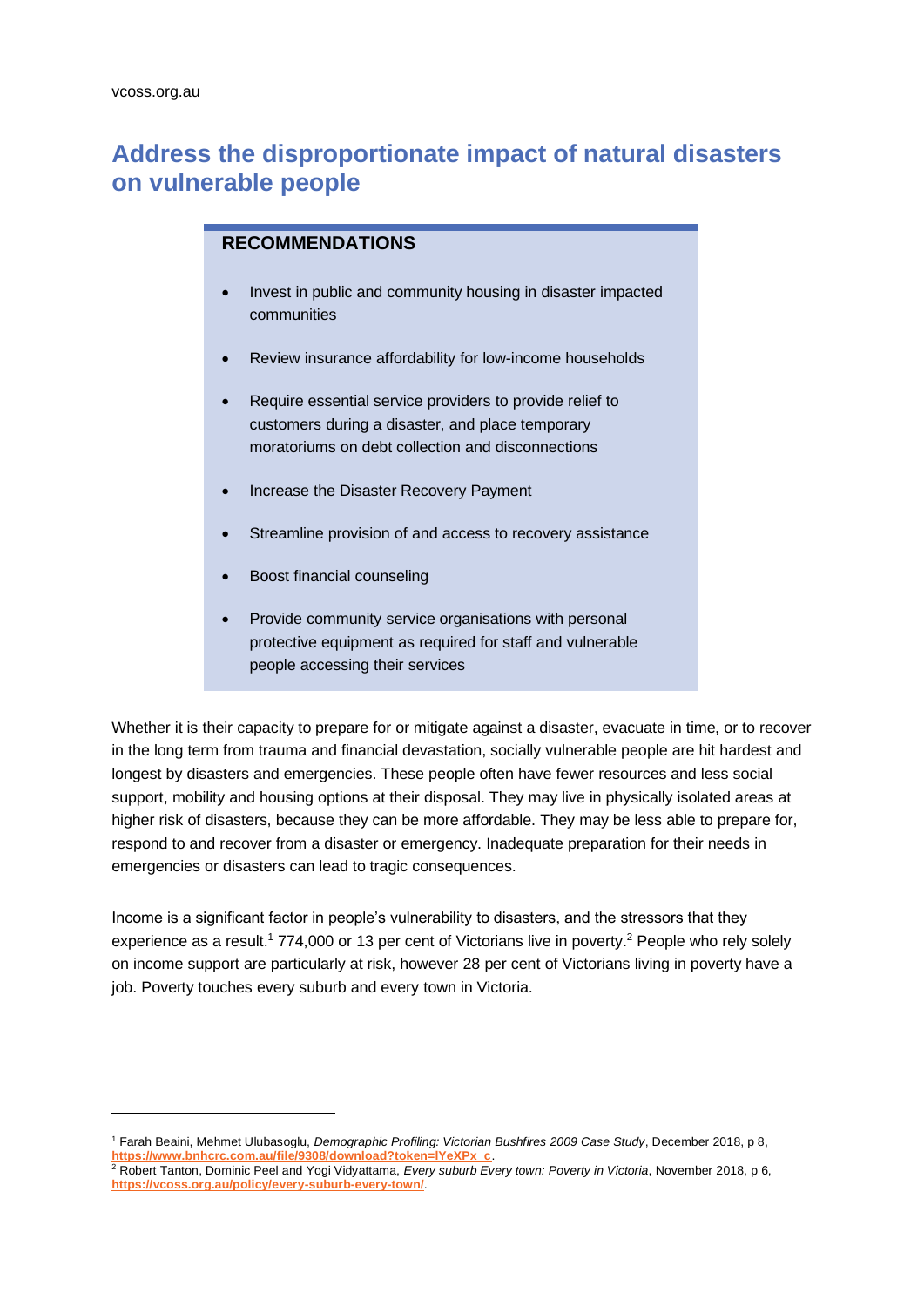Having insecure housing or no home at all makes you more physically vulnerable to extreme weather and disasters. In addition, people without a secure home can be invisible in emergency planning, preparation and responses.<sup>3</sup> Waiting lists for public and community housing are already far too long. When public and community housing dwellings are destroyed or damaged in natural disasters, they need to be repaired or replaced urgently. New public and community housing dwellings must be built or purchased as a priority in bushfire impacted areas.

People with little room in the household budget may struggle to afford to insure their homes and belongings and protect themselves financially. For example, insurers paid out \$1.2 billion in the wake of the Black Saturday bushfires. However, it was estimated that up to 13 per cent of residential properties were not insured. On top of this, many homes were 'underinsured'; that is, insured for less than it would cost to rebuild them.<sup>4</sup> Similar concerns have been expressed about the levels of insurance relating to the 2019-20 bushfires.

As the risk of natural disasters or significant weather events increases, insurance premiums will almost certainly increase without intervention. Areas more likely to be impacted by natural disasters are also more likely to have higher claim rates, which also tends to increase insurance premiums. We are concerned about the potential for insurance premium rises after the 2019-20 Bushfire Season, leading to affordability problems and people dropping out of insurance coverage. A review of insurance affordability is needed, that includes an examination of the impacts of climate change.

Following a natural disaster, people struggle to keep up with bill payments due to lost income or extra costs caused by the disaster. This includes cost for energy and water bills, telecommunications and repayments on debts and mortgages. Keeping up with these payments should not be a significant source of stress for people in the immediate aftermath of natural disasters. Essential service providers such as energy, water, rental housing and telecommunications, should be required to give customers in impacted communities a reasonable grace period to catch up on bills. This should be a positive obligation that does not require contact by the customer where there is evidence to suggest a customer is in a disaster impacted area. Similar obligations should be imposed upon banks, lenders and any other companies to which debts are owed.

While essential service providers and lenders have hardship policies, they often fall short in substantive assistance offered or require proactive contact from the consumer. Where the area someone resides in is impacted by a natural disaster, the default response should see debts paused or deferred for a period sufficient for those impacted to deal with the immediate aftermath.

The Australian Government Recovery Payment is also far too low, particularly for people with low incomes and little to no financial services. An urgent increase to this payment, which has been unchanged since 2006, is required.

 $3$  Ibid.

<sup>4</sup> 2009 Victorian Bushfires Royal Commission, *Final Report*, July 2010, **[http://royalcommission.vic.gov.au/Commission-](http://royalcommission.vic.gov.au/Commission-Reports/Final-Report.html)[Reports/Final-Report.html](http://royalcommission.vic.gov.au/Commission-Reports/Final-Report.html)**.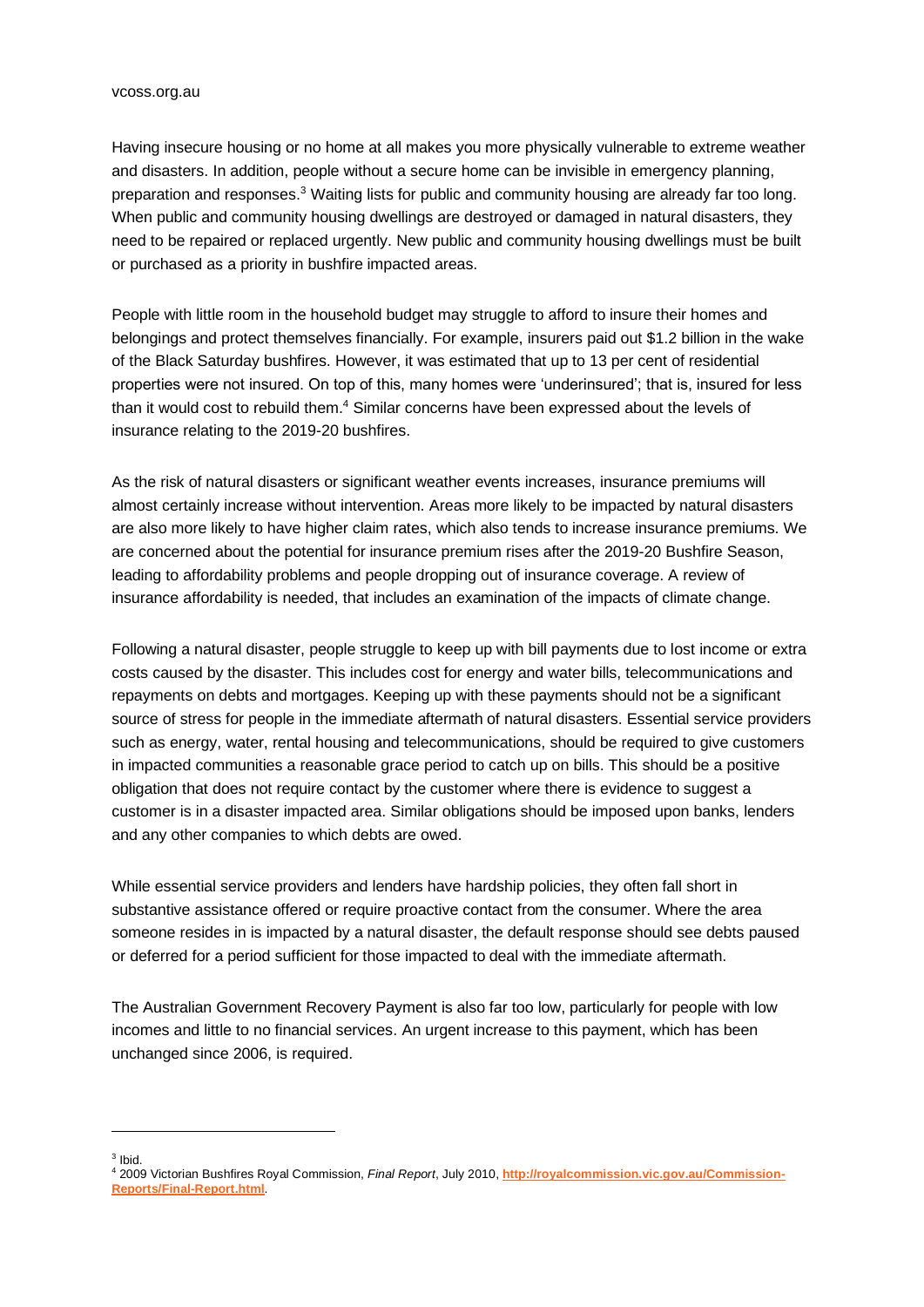Where crisis assistance is available, VCOSS member organisations report that people find the complexity, different eligibility requirements and length of forms overwhelming. Some households choose not to access assistance despite being entitled to it, at least initially. This suggests that windows for accessing crisis assistance should be flexible and that the use of receipt of emergency grants as the basis for other assistance should be used with caution as this may exclude some people affected who chose not to access initial crisis assistance but may benefit from other supports available to them.

Governments and community leaders should work together to streamline provision of financial assistance as part of the recovery. This should include collaboration to remove the need for people to lodge separate applications with the same information to different levels of government, with adequate privacy protections. Local coordination will be essential to increase accuracy of the range of supports, financial and other assistance available, as will coordination at all levels of government to create a 'no wrong door' approach. Early access to financial counselling is also critical to help people navigate the complex financial environments they find themselves in, as well as to protect them against predation.

The health impacts of natural disasters are also felt inequitably across the community. In the 2019-20 Bushfire Season, bushfire smoke travelled thousands of kilometers, affecting air quality and exposing large numbers of people to air pollution. Analysis of the 2019-20 bushfires estimates that the smoke attributed to these fires was responsible for more than 400 deaths and thousands of hospitalisations related to respiratory and cardiovascular illness and asthma.<sup>5</sup>

The greatest risk from this air pollution was to people already experiencing vulnerability, including people with chronic illness, disability, older people and people sleeping rough without safe indoor spaces to shelter. Community organisations reported widespread difficulties accessing protective equipment, including masks, for vulnerable community members and received limited information about available protection measures.

### **Recognise the community sector as a vital partner in responding to emergencies**

### **RECOMMENDATION**

Recognise community service organisations as partners in emergency management and planning

<sup>5</sup> Arriagada, N et al. 2020. Unprecedented smoke-related health burden associated with the 2019–20 bushfires in eastern Australia, Medical Journal of Australia. Available at https://www.mja.com.au/journal/2020/213/6/unprecedented-smokerelatedhealth-burden-associated-2019-20-bushfires-eastern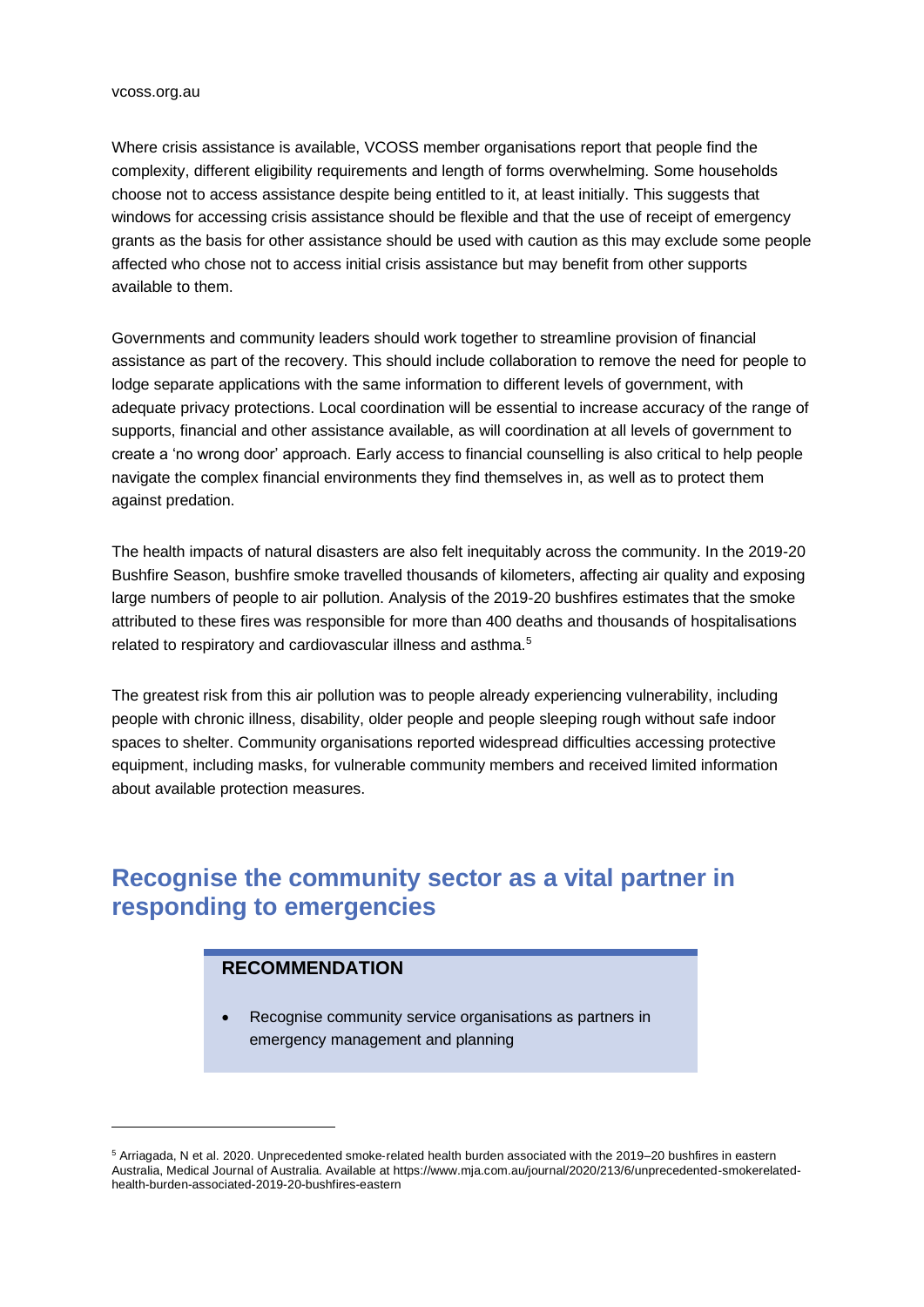• Actively strengthen networks and relationships between the emergency management sector and the community sector

Community sector organisations are central to the delivery of effective local emergency relief and support for individuals, families and communities in recovery. Emergency management planning should be undertaken in consultation with local community sector.

Community sector organisations have the ability to swiftly mobilise resources, expertise, and essential services in response to disasters. They are also capable of fostering social capital, a crucial component to disaster resilience.<sup>6</sup> In addition the sector is recognised as being pivotal to disaster resilience. Their capacity lies in their inclusivity, innovation and ability to empower. Due to their close ties with members of the community, they can absorb and integrate prevention and preparedness techniques to a wider audience.<sup>7</sup> They can also define and represent needs to external agencies and specialists to secure resources and help in times of emergency.

For example, the Southern Grampians and Glenelg Primary Care Partnership's Balmoral Fire Connect project tracked the flow of targeted fire-ready information via the local bush nursing centre in south-western Victoria to the most vulnerable people in the community. The project examined the networks of four key staff and how they took on fire-safety information without becoming 'experts', then integrated that information into informal conversations. It also involved a 'pass the parcel' of formal information throughout the community, based out of the nursing centre. The project showed the value of the relationships of nursing staff in sharing fire safety information.<sup>8</sup>

Community service organisations are frequently among the first responders to an emergency, and are often on the frontline, providing resources, support and triage services. They also support long-term community development, cohesion, rebuilding and resilience.

The community sector brings a range of skills and experience including:

- high-trust partnering relationships with agencies spanning the three tiers of government
- experience in building resilience
- existing networks and connections
- significant levels of community trust and legitimacy
- community engagement and strengths-based approaches
- unique assets, resources and skills
- a deep understanding of local communities

8 <https://sggpcp.com/projects/balmoral-fire-connect-project/>

<sup>6</sup> N Kapucu et al, *Nonprofit organizations in disaster response and management: A network analysis*, European Journal of Economic and Political Studies, 2011, 4(1), 83–112.

<sup>7</sup> FH Norris et al. Community resilience as a metaphor, theory, set of capacities and strategy for disaster readiness, *American Journal of Community Psychology*, 2008, 41(1–2), 127–150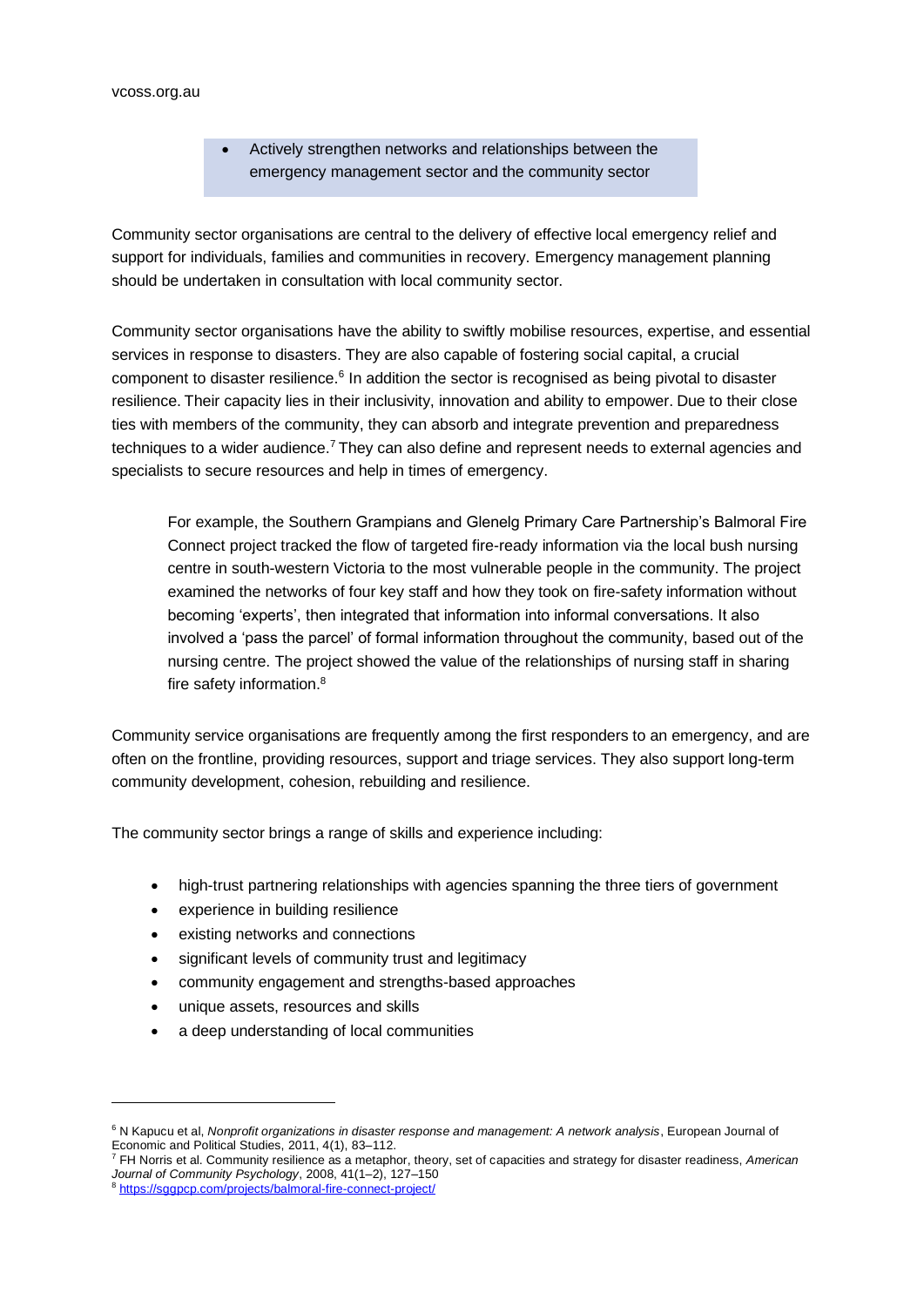- a knowledge of and focus on people who may be vulnerable or disadvantaged
- the willingness to contribute to disaster resilience.

The National Strategy for Disaster Resilience acknowledges that non-government and community service organisations are at the forefront of strengthening disaster resilience. It states that Australians often turn to these organisations for support or advice, and that their dedicated work is critical to helping communities to cope with, and recover from, a disaster.

Building networks and relationships between the emergency management sector and the community sector can deliver mutually beneficial outcomes. Trust is critical during an emergency and developing and maintaining trust takes time. Community organisations have a range of existing networks and relationships, although these have not traditionally been linked with the emergency management sector.

Despite their connection with local communities and their ability to provide critical information and services during and after extreme events, the lack of formal recognition and resourcing of community service organisations to participate in emergency planning and response has also meant that understanding and supporting the preparedness of this critical sector has been overlooked.

During VCOSS consultation for the Victorian Inspector-General's Review of 10 Years of Emergency Management Reform, many community service organisations noted the lack of connection between local emergency managers and their organisations. Several health and disability services reported they had not been approached by their local government for emergency management planning purposes, despite having clear connections with people who may be vulnerable in an emergency. Other organisations stated there is variation among councils in how proactive and connected to their communities they are.

'Developing social networks and connections is something we need to do and it's particularly important for long term recovery. The EM sector could play a facilitatory role in building community resilience. But instructing communities on how to be resilient won't work.'<sup>9</sup>

It is also important to include community sector organisations at all levels of emergency planning, including regional, state/territory and national.

For example VCOSS is a longstanding member of the Victorian Relief and Recovery Subcommittee, which is the peak advisory body to the Victorian State Crisis and Resilience Council on emergency management matters relating to recovery, including policy development. More recently, VCOSS was invited to be a member of the State Relief and Recovery Team that focuses on operational coordination of state relief and recovery to emergency events. VCOSS works to link the community sector with emergency management plans and provides advice and intelligence on the needs of

<sup>9</sup> VCOSS, *10 years of emergency management reform,* 2019.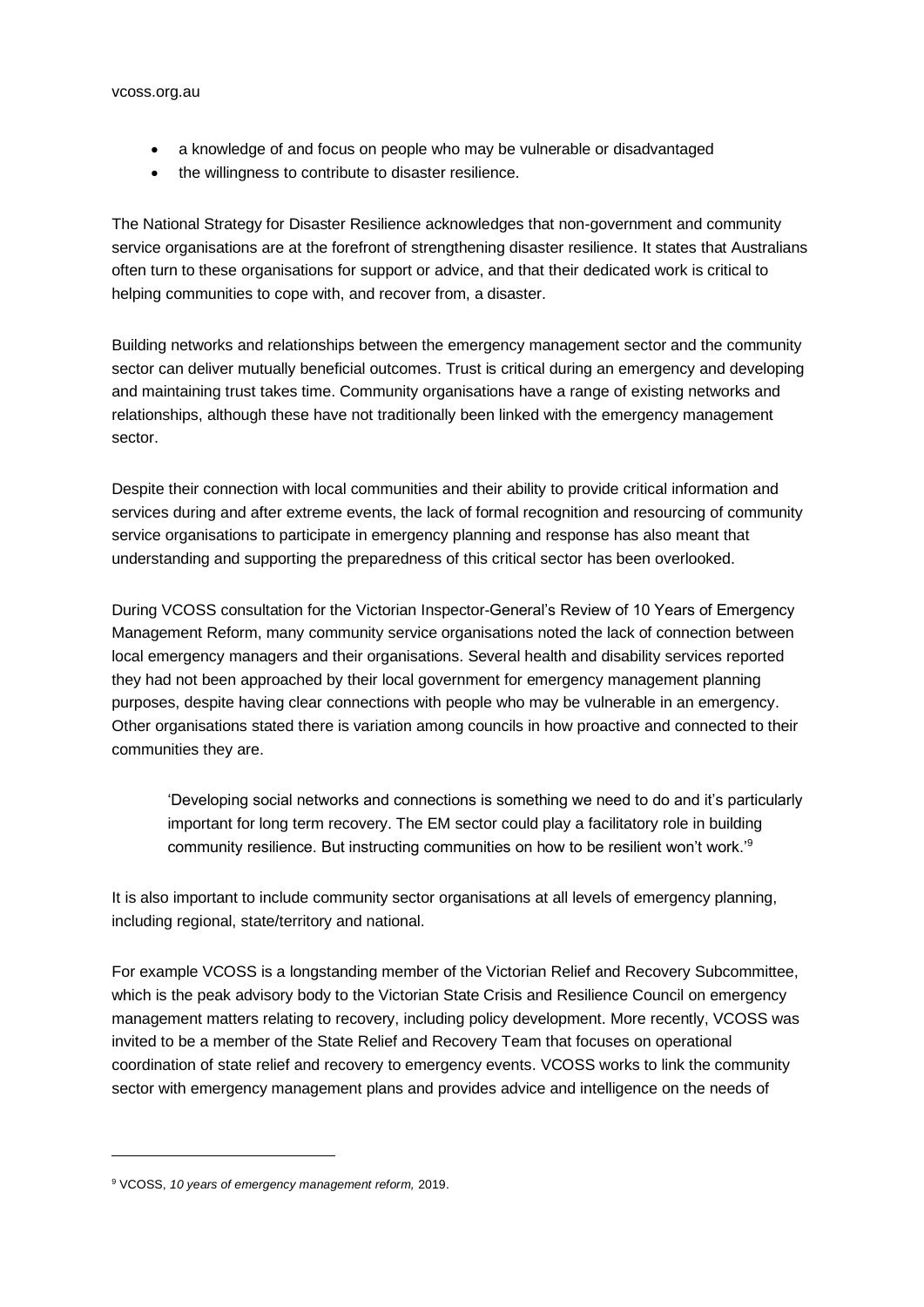#### vcoss.org.au

vulnerable people and the capacity and capability of the community sector to provide support to people and communities.

Addressing disadvantage is not always recognised as a vital emergency management strategy, yet it would significantly reduce our disaster toll and the disproportionate impacts on socially vulnerable people. To best protect and support socially vulnerable people, we have to first know who they are in local communities and have plans in place to help them when disaster strikes.

A report from the Bushfire and Natural Hazards Cooperative Research Centre found only a small percentage of people were able to assist vulnerable people during the Sampson Flat fires, despite a general awareness of people in the community who may be vulnerable in an emergency. People who assisted were more likely to be people who:

- include helping others as part of their personal or professional value system
- had previously helped another person
- had particular skills and interests and were able to use them
- were placed in a position to help because of the circumstances of the fire.<sup>10</sup>

The Sampson Flat experience echoes experiences recorded during both the 2009 Victorian bushfires and the 2014 Hazelwood Mine Fire, where staff from community organisations combined their professional knowledge, local connections and personal concern to protect the safety and wellbeing of vulnerable people.

The emergency management sector must plan effectively in partnership with the community sector to successfully help vulnerable community members in the event of a natural disaster. This process should include efforts to:

- formally identify, consult with and incorporate local community organisations in emergency management planning, particularly at the local level
- support and formalise links and partnerships between community sector organisations and the emergency management sector to improve emergency preparedness, response and recovery
- ensure all organisations engaging in relief and recovery efforts clearly understand their roles and responsibilities and are appropriately resourced to fulfil them.

<sup>10</sup> D Reynolds et al, *Capturing Community Experiences in the 2015 Sampson Flat Fire: Report for the South Australian Country Fire Service*, Bushfire and Natural Hazards CRC, 2015.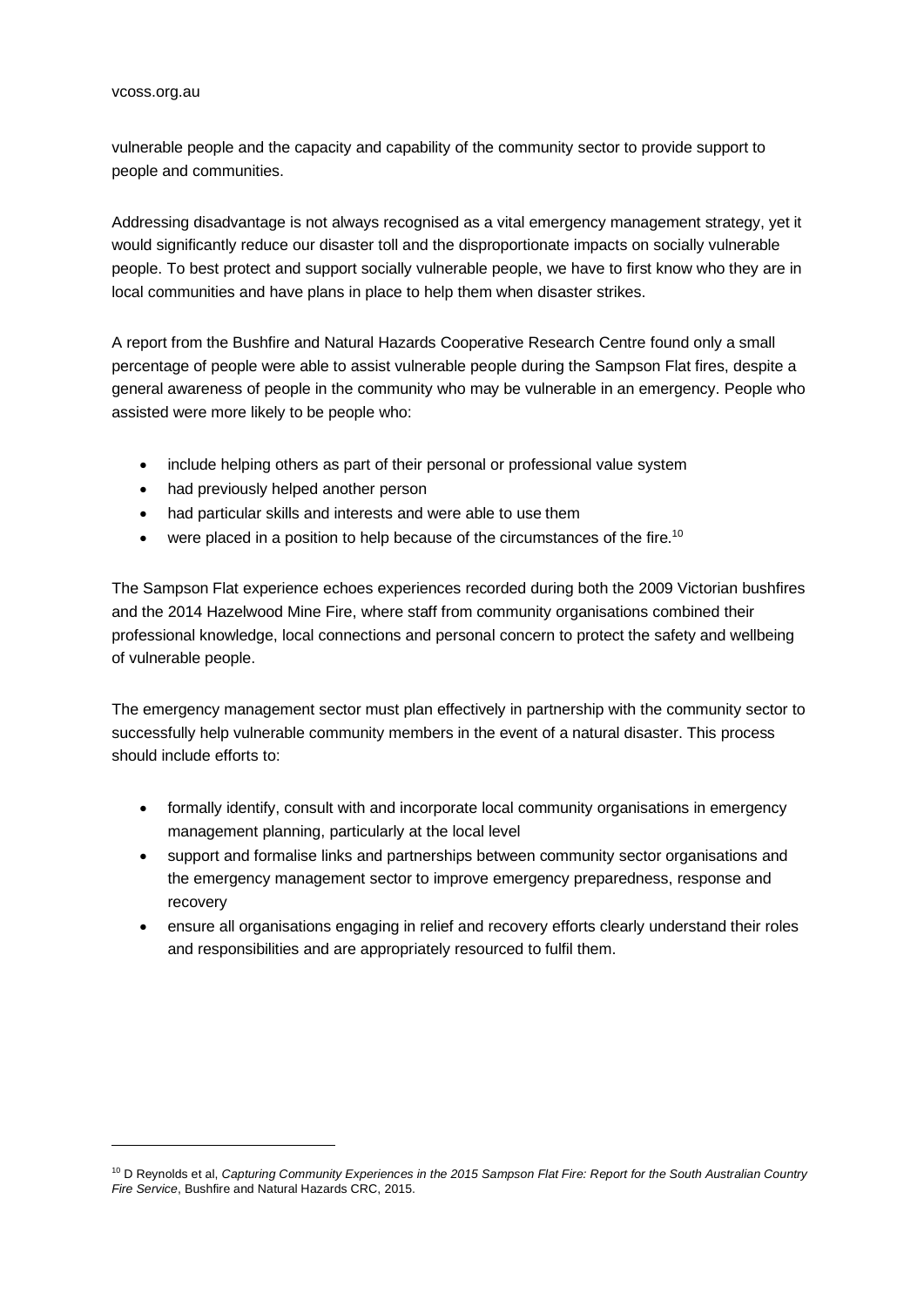# **Build community sector resilience to climate change and natural disasters**

#### **RECOMMENDATIONS:**

- Build the resilience of community sector organisations to climate change and disasters
- Resource community sector organisations through a grants scheme to better prepare for climate change and disasters, and undertake adaptation measures

Bushfires and other extreme weather events will become more frequent, harsher and more impactful as a result of climate change. It is essential that governments and communities are prepared and resourced to respond appropriately before, during and after these events. Emergencies place considerable strain on community organisations and staff. Resilient community organisations can adapt to and cope with challenges like extreme weather and natural disasters as well as the slower impacts of climate change. If well prepared, community sector organisations have the willingness, specialist skills, assets and capacity to make a major contribution to the adaptive and resilience capacity of their clients and the community more broadly.

However, community service organisations are highly vulnerable and not well prepared to respond to climate change or extreme weather events themselves. Many small and medium-sized organisations would risk permanent closure as a result of major damage to physical infrastructure and disruptions to critical services. For example, one week after an extreme weather event 50 per cent of organisations that sustain serious damage to their premises would expect to be out of operation; 25 per cent might never provide services again.<sup>11</sup> High levels of under-insurance, including for business continuity, are also common among community organisations. Barriers preventing organisations taking these actions including a lack of sector-specific information, as well as inadequate capacity and financial resources.<sup>12</sup>

VCOSS surveyed community organisations in 2019 about their experiences of climate change. 44 per cent of respondents said their organisation had been affected by extreme weather or a disaster in the past 12 months. The most common impacts reported by these organisations included:

- Staff transport was interrupted (50 per cent),
- Clients access to services was affected (46 per cent),

<sup>11</sup> National Climate Change Adaptation Research Facility, Climate Risk, ACOSS, *Adapting the community sector to climate extremes: Final report*, 2013,

<sup>12</sup> Mallon K et al, *Adapting the community sector for climate extremes*, National Climate Change Adaptation Research Facility, Gold Coast, 2013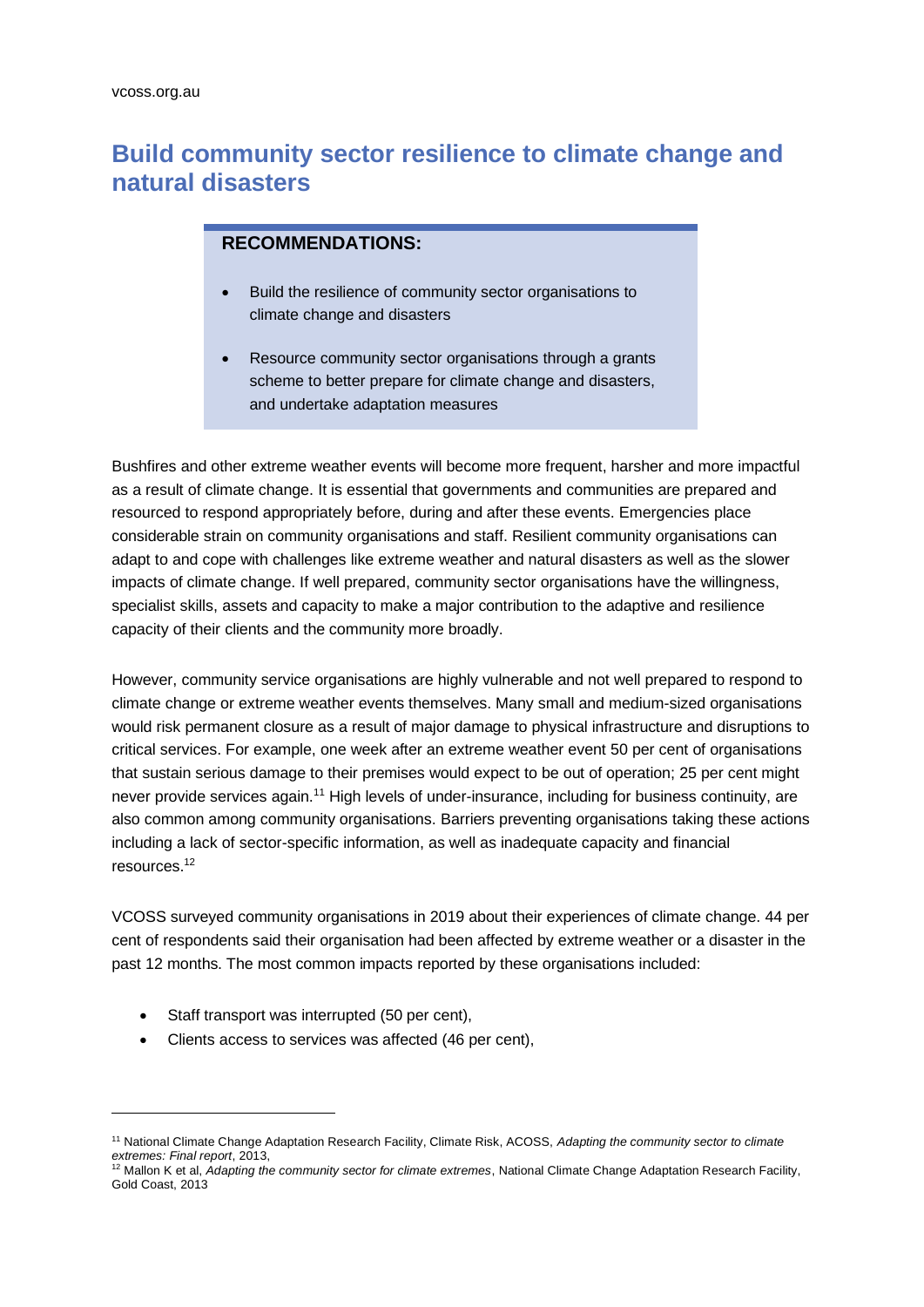- Demand for services increased (42 per cent),
- Staff were absent from work (37 per cent), and
- Staff's heath was affected  $(25 \text{ per cent})$ .<sup>13</sup>

Governments have a vital role in resourcing community organisations to be resilient to climate change and natural disasters, so that they can continue to support their communities. Community organisations need to be part of the response, to ensure their knowledge and needs are part of the plan. Resilience building needs to be targeted to the specific strengths, needs and capacity of community organisations. This includes acknowledgement of their aims and values, their role in supporting vulnerable and disadvantaged people, as well as their role in communities and their role in emergencies.

### **Support community organisations to provide prompt assistance**

#### **RECOMMENDATIONS:**

- Adequately fund community service organisations to meet the real costs of service delivery
- Provide community service organisations with flexible contingency funds to enable them to participate in disaster response and recovery
- Provide contractual flexibility for community service organisations to respond to community needs and participate in disaster response and recovery
- Develop an adequately resourced platform for recruiting and managing volunteers during emergencies

The need for social support during and following large scale emergencies is widely recognised and can continue well into the recovery period. For example, the trauma and upheaval of Victoria's Black Saturday bushfires led to an increase in demand for services addressing mental health issues, risky alcohol consumption and family violence.<sup>14</sup> Given this, emergency recovery funding processes must ensure that the providers of these services are identified early and receive adequate funding

<sup>13</sup> VCOSS, *Climate change resilience of community organisations*, data from VCOSS Survey 2019, unpublished. <sup>14</sup> Deloitte Access Economics, *The economic cost of the social impact of natural disasters*, 2016, **[http://australianbusinessroundtable.com.au/assets/documents/Report%20-%20Social%20costs/Report%20-](http://australianbusinessroundtable.com.au/assets/documents/Report%20-%20Social%20costs/Report%20-%20The%20economic%20cost%20of%20the%20social%20impact%20of%20natural%20disasters.pdf) [%20The%20economic%20cost%20of%20the%20social%20impact%20of%20natural%20disasters.pdf](http://australianbusinessroundtable.com.au/assets/documents/Report%20-%20Social%20costs/Report%20-%20The%20economic%20cost%20of%20the%20social%20impact%20of%20natural%20disasters.pdf)**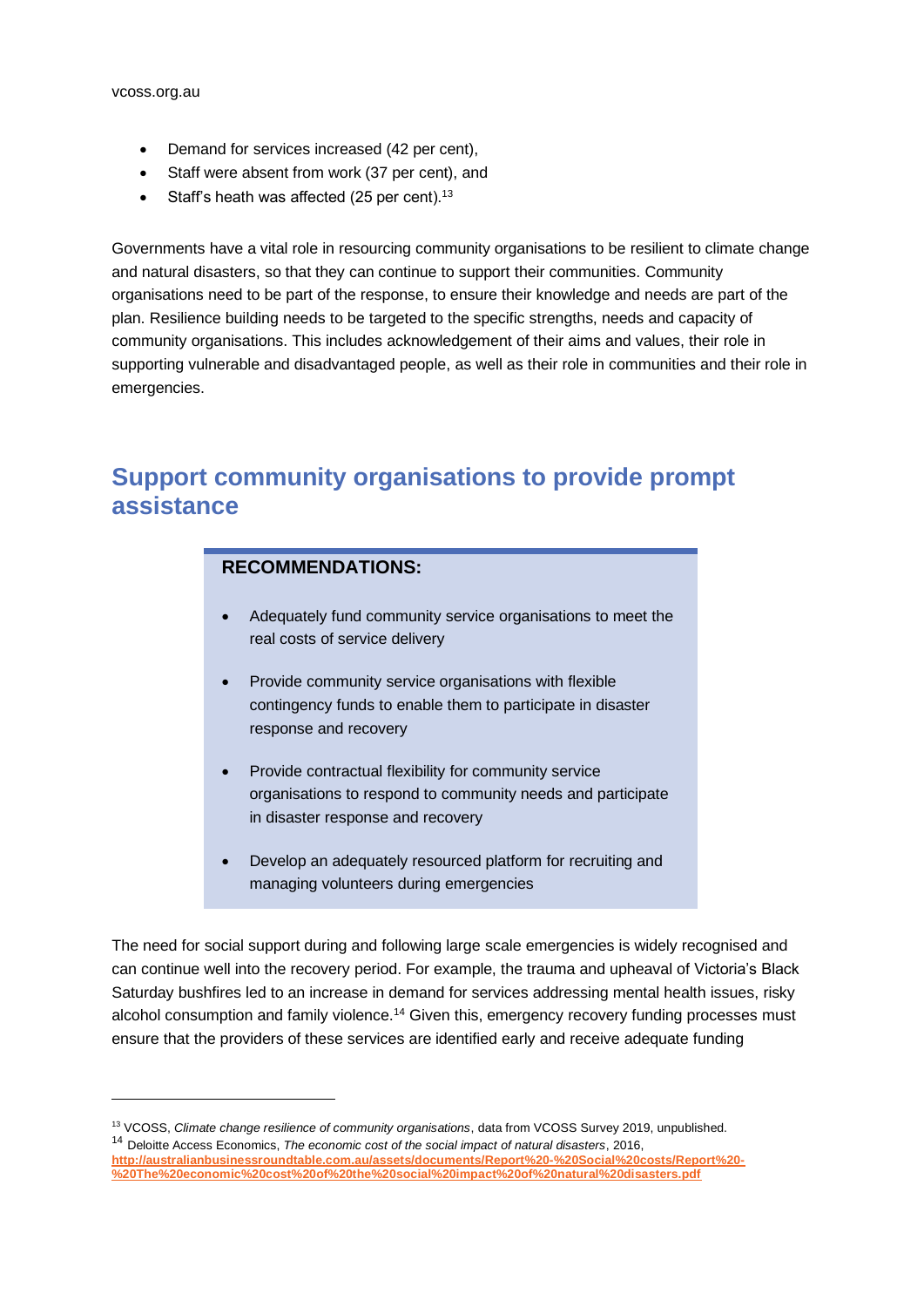#### vcoss.org.au

immediately following an emergency event which can then be subsequently increased to meet any additional demand that emerges.

A common issue identified by the community sector is the significant delay in confirmation and receipt of funds for support services. In some cases, confirmation that funding will be provided does not occur until over two or more months after an emergency event. To compensate for this delay, community organisations utilise existing staff and internal resources to cover costs of service provision, in some cases causing financial strain on the organisation.

Many community organisations are already under-resourced, with long waiting lists and high demand for services. Low rates of indexation mean government funding of community service organisations has slipped behind the true cost of supporting people. Many organisations lack adequate funding to sustainably deliver services and plan for the future. There is no capacity to absorb the increase in demand for mental health, family violence, financial counselling, emergency relief, community legal, homelessness and other services that arise from a natural disaster.

Flexible contingency funds are required for the community sector, to manage surge capacity to meet increased demand for services and compensate organisations who move swiftly to support vulnerable community members impacted by disaster.

Inflexible contracts for service provision also limit the capacity of community organisations to participate effectively in emergency response and recovery efforts and to meet increased demand for services during and after disasters.

For example, in early 2020 VCOSS was aware of several community organisations in heavily impacted areas who shifted from usual service delivery to helping people displaced by bushfire. One small, under-resourced disability advocacy organisations reported attending relief centers to help people with disability source alternate and accessible information, despite this being well outside their usual work. Their small staff team was working significant additional hours with no funding to pay them. They didn't know who to talk to about accessing urgent crisis funding and were worried that the work they were doing was outside their contractual obligations.

Community sector organisations need to know they will not be penalised for failing to meet contractual obligations due to their participation in disaster response and recovery efforts.

VCOSS member organisations also report challenges in coordination of volunteers. During natural disasters they are often overrun by well-intended offers of assistance by the public. However, recruiting, training, risk-assessing and supervising volunteer is not cost-neutral. Organisations are already over-stretched responding to the urgent needs of communities, and have little capacity to take phone calls from eager volunteers. A funded and coordinated platform for recruiting and managing volunteers in emergencies is needed.